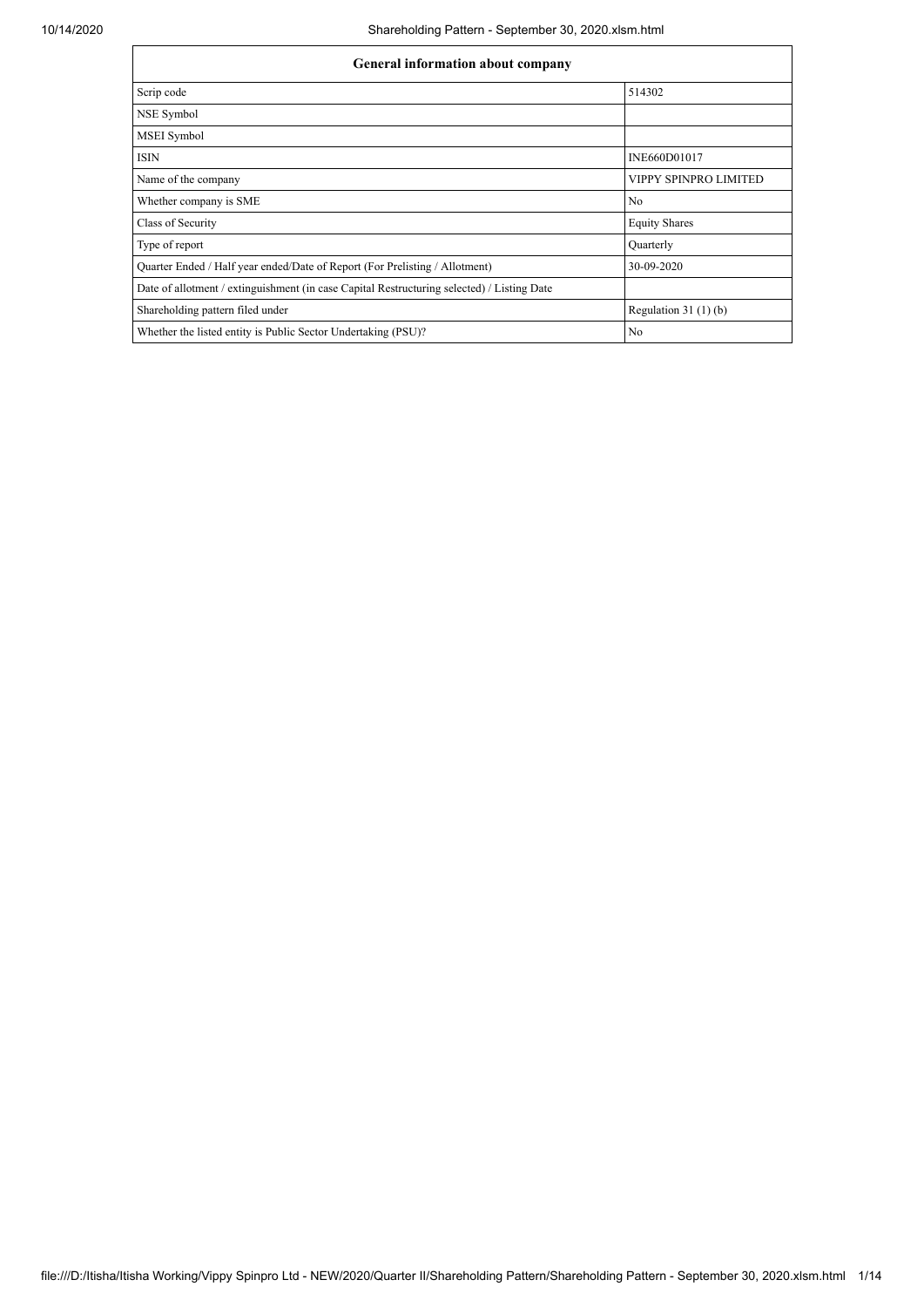|                | <b>Declaration</b>                                                                        |                |                                |                       |                             |  |  |  |  |
|----------------|-------------------------------------------------------------------------------------------|----------------|--------------------------------|-----------------------|-----------------------------|--|--|--|--|
| Sr.<br>No.     | Particular                                                                                | Yes/No         | Promoter and<br>Promoter Group | Public<br>shareholder | Non Promoter-<br>Non Public |  |  |  |  |
|                | Whether the Listed Entity has issued any partly paid up shares?                           | No             | N <sub>o</sub>                 | N <sub>o</sub>        | N <sub>o</sub>              |  |  |  |  |
| $\overline{2}$ | Whether the Listed Entity has issued any Convertible Securities<br>$\Omega$               | N <sub>0</sub> | N <sub>0</sub>                 | N <sub>0</sub>        | No                          |  |  |  |  |
| 3              | Whether the Listed Entity has issued any Warrants?                                        | No             | No.                            | N <sub>o</sub>        | No                          |  |  |  |  |
| $\overline{4}$ | Whether the Listed Entity has any shares against which<br>depository receipts are issued? | N <sub>0</sub> | N <sub>o</sub>                 | N <sub>0</sub>        | N <sub>o</sub>              |  |  |  |  |
| 5              | Whether the Listed Entity has any shares in locked-in?                                    | N <sub>o</sub> | N <sub>o</sub>                 | N <sub>0</sub>        | No                          |  |  |  |  |
| 6              | Whether any shares held by promoters are pledge or otherwise<br>encumbered?               | N <sub>o</sub> | N <sub>o</sub>                 |                       |                             |  |  |  |  |
| 7              | Whether company has equity shares with differential voting<br>rights?                     | No             | No                             | No                    | No                          |  |  |  |  |
| 8              | Whether the listed entity has any significant beneficial owner?                           | Yes            |                                |                       |                             |  |  |  |  |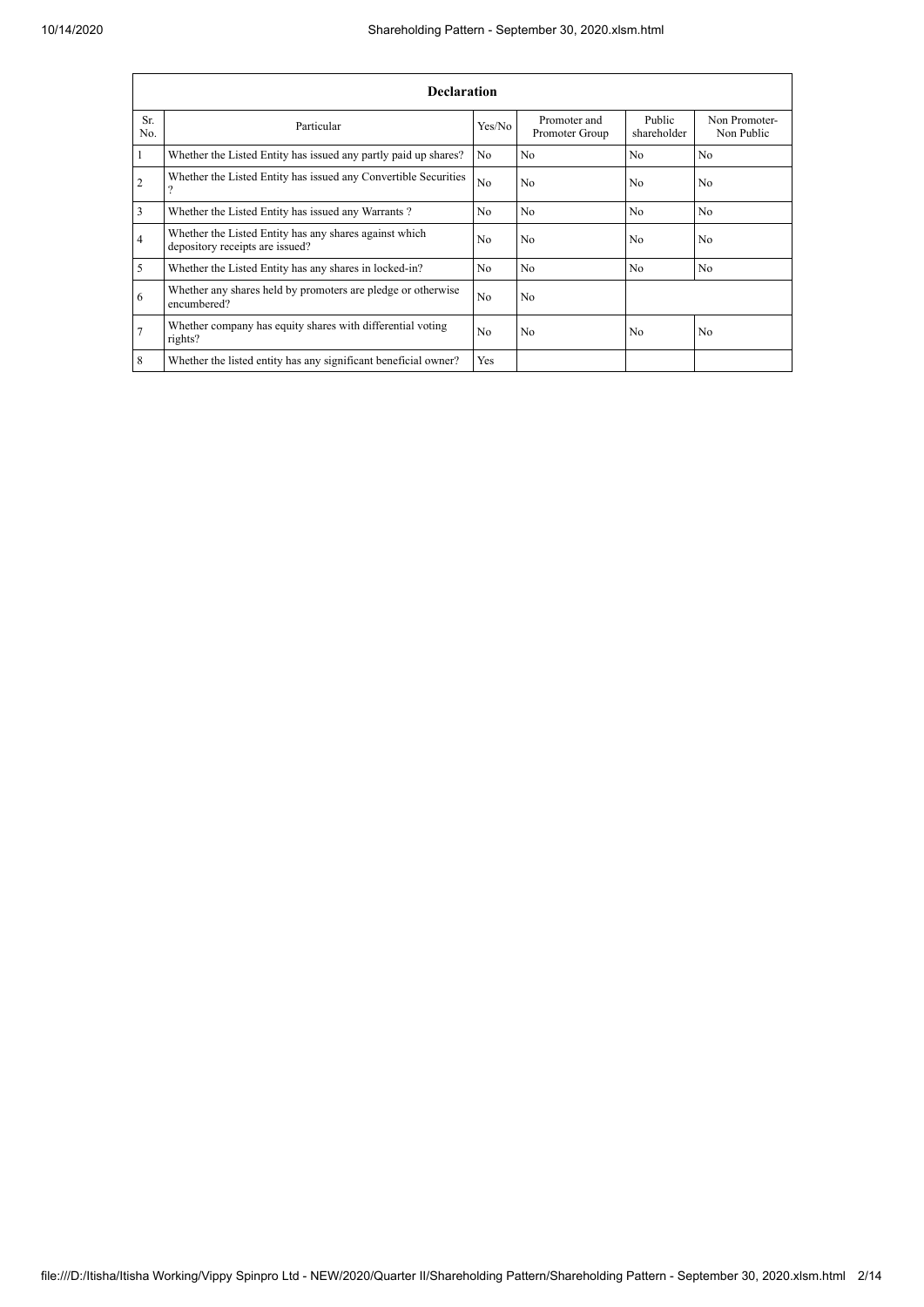|                          | Table I - Summary Statement holding of specified securities |                         |                       |                   |                          |                                                                    |                                                                                                                      |                                                                  |               |                           |                     |
|--------------------------|-------------------------------------------------------------|-------------------------|-----------------------|-------------------|--------------------------|--------------------------------------------------------------------|----------------------------------------------------------------------------------------------------------------------|------------------------------------------------------------------|---------------|---------------------------|---------------------|
|                          | Category<br>of<br>shareholder<br>(II)                       | Nos. Of<br>shareholders | No. of<br>fully paid  | No. Of<br>Partly  | No. Of<br>shares         | Total nos.<br>shares<br>held (VII)<br>$= (IV) +$<br>$(V)$ + $(VI)$ | Shareholding as a<br>% of total no. of<br>shares (calculated<br>as per SCRR, 1957)<br>(VIII) As a % of<br>$(A+B+C2)$ | Number of Voting Rights held in each<br>class of securities (IX) |               |                           |                     |
| Category<br>$($ $\Gamma$ |                                                             |                         | up equity             | paid-up<br>equity | underlying<br>Depository |                                                                    |                                                                                                                      |                                                                  |               | No of Voting (XIV) Rights | Total as a          |
|                          |                                                             | (III)                   | shares<br>held $(IV)$ | shares<br>held(V) | Receipts<br>(VI)         |                                                                    |                                                                                                                      | Class<br>eg: X                                                   | Class<br>eg:y | Total                     | $%$ of<br>$(A+B+C)$ |
| (A)                      | Promoter<br>&<br>Promoter<br>Group                          | 13                      | 3855330               |                   |                          | 3855330                                                            | 65.68                                                                                                                | 3855330                                                          |               | 3855330                   | 65.68               |
| (B)                      | Public                                                      | 8191                    | 2014670               |                   |                          | 2014670                                                            | 34.32                                                                                                                | 2014670                                                          |               | 2014670                   | 34.32               |
| (C)                      | Non<br>Promoter-<br>Non Public                              |                         |                       |                   |                          |                                                                    |                                                                                                                      |                                                                  |               |                           |                     |
| (C1)                     | <b>Shares</b><br>underlying<br><b>DRs</b>                   |                         |                       |                   |                          |                                                                    |                                                                                                                      |                                                                  |               |                           |                     |
| (C2)                     | Shares held<br>by<br>Employee<br>Trusts                     |                         |                       |                   |                          |                                                                    |                                                                                                                      |                                                                  |               |                           |                     |
|                          | Total                                                       | 8204                    | 5870000               |                   |                          | 5870000                                                            | 100                                                                                                                  | 5870000                                                          |               | 5870000                   | 100                 |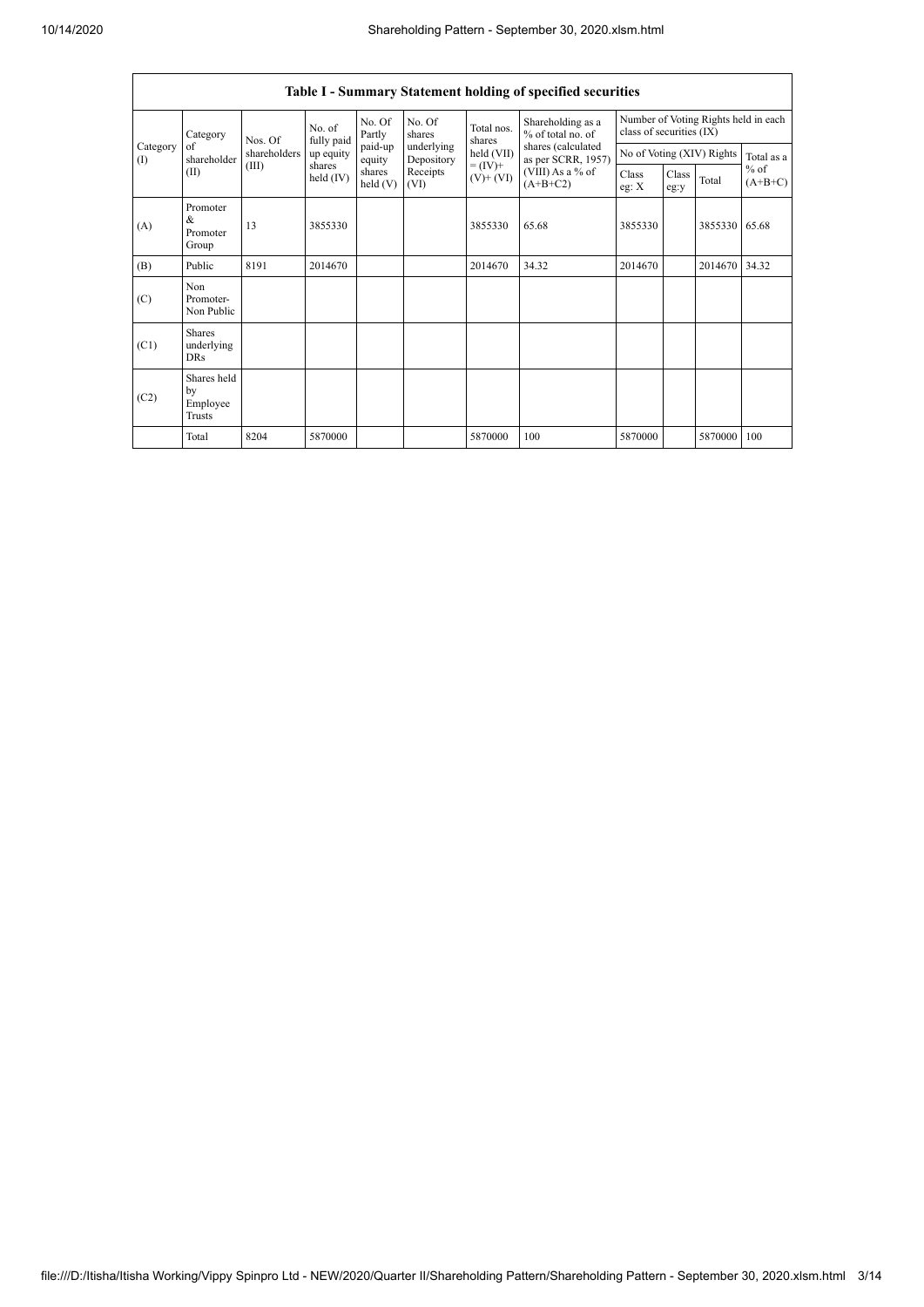|               | Table I - Summary Statement holding of specified securities |                                                                                                                                                    |                                                  |                                                                                          |                                                                                    |                                                         |            |                                                                               |                                |                                       |  |
|---------------|-------------------------------------------------------------|----------------------------------------------------------------------------------------------------------------------------------------------------|--------------------------------------------------|------------------------------------------------------------------------------------------|------------------------------------------------------------------------------------|---------------------------------------------------------|------------|-------------------------------------------------------------------------------|--------------------------------|---------------------------------------|--|
| Category<br>( | Category<br>of<br>shareholder<br>(II)                       | No. Of<br>No. of<br>Shares<br><b>Shares</b><br>Underlying<br>Outstanding<br>Outstanding<br>convertible<br>Warrants<br>securities<br>$(X_i)$<br>(X) | Underlying                                       | No. Of Shares<br>Underlying<br>Outstanding<br>convertible                                | Shareholding, as a %<br>assuming full<br>conversion of<br>convertible securities ( | Number of<br>Locked in<br>shares (XII)                  |            | Number of<br><b>Shares</b><br>pledged or<br>otherwise<br>encumbered<br>(XIII) |                                | Number of<br>equity shares<br>held in |  |
|               |                                                             |                                                                                                                                                    | securities and<br>No. Of<br>Warrants (Xi)<br>(a) | as a percentage of<br>diluted share capital)<br>$(XI)=(VII)+(X) As a %$<br>of $(A+B+C2)$ | No.<br>(a)                                                                         | As a<br>$%$ of<br>total<br><b>Shares</b><br>held<br>(b) | No.<br>(a) | As a<br>$%$ of<br>total<br><b>Shares</b><br>held<br>(b)                       | dematerialized<br>form $(XIV)$ |                                       |  |
| (A)           | Promoter<br>&<br>Promoter<br>Group                          |                                                                                                                                                    |                                                  |                                                                                          | 65.68                                                                              |                                                         |            |                                                                               |                                | 3855330                               |  |
| (B)           | Public                                                      |                                                                                                                                                    |                                                  |                                                                                          | 34.32                                                                              |                                                         |            |                                                                               |                                | 1089450                               |  |
| (C)           | Non<br>Promoter-<br>Non Public                              |                                                                                                                                                    |                                                  |                                                                                          |                                                                                    |                                                         |            |                                                                               |                                |                                       |  |
| (C1)          | <b>Shares</b><br>underlying<br><b>DRs</b>                   |                                                                                                                                                    |                                                  |                                                                                          |                                                                                    |                                                         |            |                                                                               |                                |                                       |  |
| (C2)          | Shares held<br>by<br>Employee<br><b>Trusts</b>              |                                                                                                                                                    |                                                  |                                                                                          |                                                                                    |                                                         |            |                                                                               |                                |                                       |  |
|               | Total                                                       |                                                                                                                                                    |                                                  |                                                                                          | 100                                                                                |                                                         |            |                                                                               |                                | 4944780                               |  |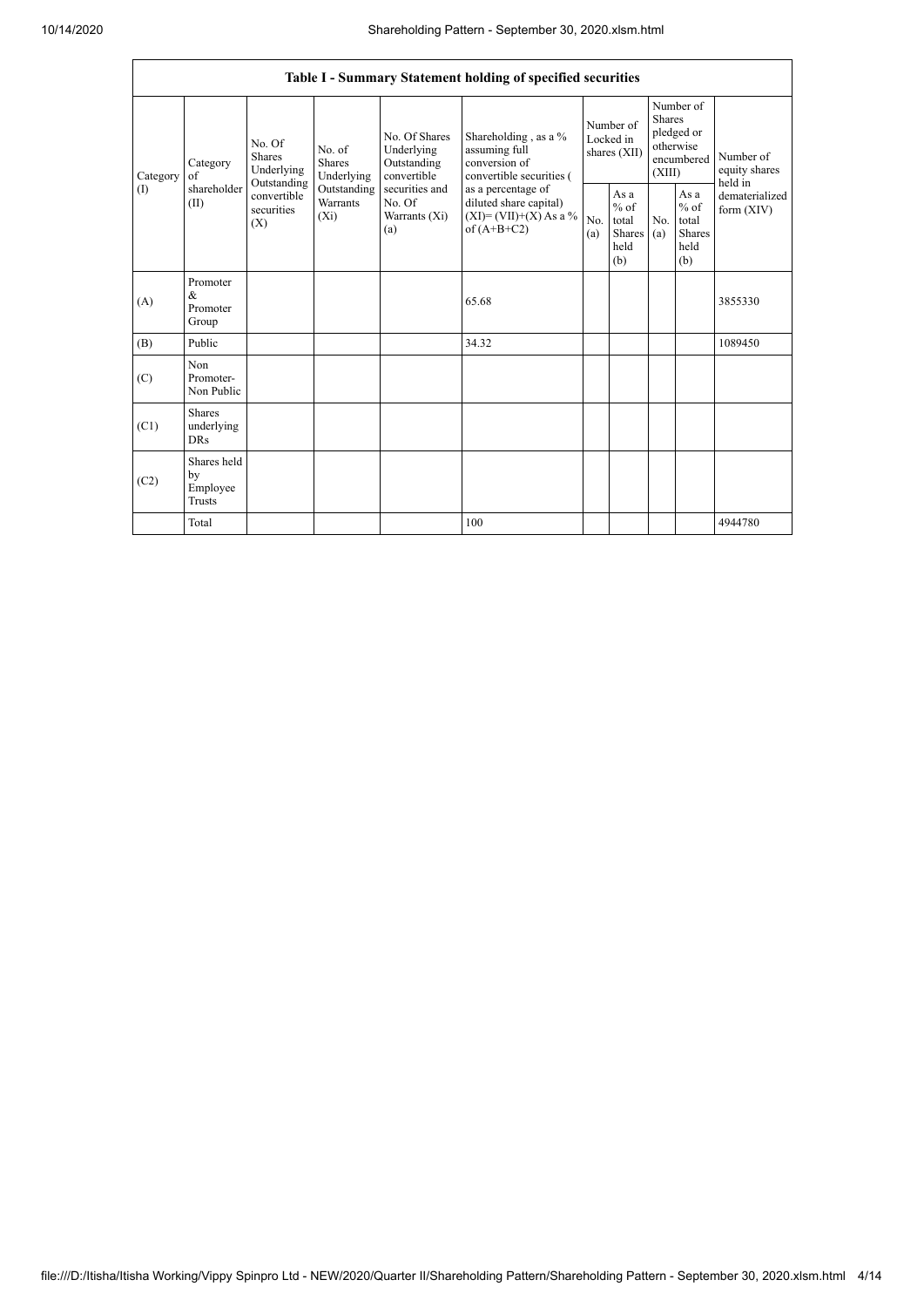|                                                                                             | Table II - Statement showing shareholding pattern of the Promoter and Promoter Group                                |                         |                            |                                 |                                    |                             |                                              |                               |               |                                 |                           |
|---------------------------------------------------------------------------------------------|---------------------------------------------------------------------------------------------------------------------|-------------------------|----------------------------|---------------------------------|------------------------------------|-----------------------------|----------------------------------------------|-------------------------------|---------------|---------------------------------|---------------------------|
|                                                                                             |                                                                                                                     |                         | No. of                     | No.<br>Of                       | No. Of                             | Total<br>nos.               | Shareholding<br>as a % of total              | each class of securities (IX) |               | Number of Voting Rights held in |                           |
| Sr.                                                                                         | Category & Name<br>of the                                                                                           | Nos. Of<br>shareholders | fully<br>paid up<br>equity | Partly<br>paid-<br>up           | shares<br>underlying<br>Depository | shares<br>held<br>$(VII) =$ | no. of shares<br>(calculated as<br>per SCRR, | No of Voting (XIV) Rights     |               |                                 | Total<br>as a %<br>of     |
|                                                                                             | Shareholders (I)                                                                                                    | (III)                   | shares<br>held (IV)        | equity<br>shares<br>held<br>(V) | Receipts<br>(VI)                   | $(IV)^+$<br>$(V)^+$<br>(VI) | 1957) (VIII)<br>As a % of<br>$(A+B+C2)$      | Class eg:<br>Х                | Class<br>eg:y | Total                           | Total<br>Voting<br>rights |
| А                                                                                           | Table II - Statement showing shareholding pattern of the Promoter and Promoter Group                                |                         |                            |                                 |                                    |                             |                                              |                               |               |                                 |                           |
| (1)                                                                                         | Indian                                                                                                              |                         |                            |                                 |                                    |                             |                                              |                               |               |                                 |                           |
| (a)                                                                                         | Individuals/Hindu<br>undivided Family                                                                               | 11                      | 3204690                    |                                 |                                    | 3204690                     | 54.59                                        | 3204690                       |               | 3204690                         | 54.59                     |
| (d)                                                                                         | Any Other<br>(specify)                                                                                              | $\overline{c}$          | 650640                     |                                 |                                    | 650640                      | 11.08                                        | 650640                        |               | 650640                          | 11.08                     |
| Sub-Total (A)<br>(1)                                                                        |                                                                                                                     | 13                      | 3855330                    |                                 |                                    | 3855330                     | 65.68                                        | 3855330                       |               | 3855330                         | 65.68                     |
| (2)                                                                                         | Foreign                                                                                                             |                         |                            |                                 |                                    |                             |                                              |                               |               |                                 |                           |
| Total<br>Shareholding<br>of Promoter<br>and Promoter<br>Group $(A)=$<br>$(A)(1)+(A)$<br>(2) |                                                                                                                     | 13                      | 3855330                    |                                 |                                    | 3855330                     | 65.68                                        | 3855330                       |               | 3855330                         | 65.68                     |
| B                                                                                           | Table III - Statement showing shareholding pattern of the Public shareholder                                        |                         |                            |                                 |                                    |                             |                                              |                               |               |                                 |                           |
| (1)                                                                                         | Institutions                                                                                                        |                         |                            |                                 |                                    |                             |                                              |                               |               |                                 |                           |
| (a)                                                                                         | Mutual Funds                                                                                                        | 3                       | 3800                       |                                 |                                    | 3800                        | 0.06                                         | 3800                          |               | 3800                            | 0.06                      |
| Sub-Total (B)<br>(1)                                                                        |                                                                                                                     | 3                       | 3800                       |                                 |                                    | 3800                        | 0.06                                         | 3800                          |               | 3800                            | 0.06                      |
| (3)                                                                                         | Non-institutions                                                                                                    |                         |                            |                                 |                                    |                             |                                              |                               |               |                                 |                           |
| (a(i))                                                                                      | Individuals -<br>i.Individual<br>shareholders<br>holding nominal<br>share capital up to<br>Rs. 2 lakhs.             | 7813                    | 1489853                    |                                 |                                    | 1489853                     | 25.38                                        | 1489853                       |               | 1489853 25.38                   |                           |
| (a(ii))                                                                                     | Individuals - ii.<br>Individual<br>shareholders<br>holding nominal<br>share capital in<br>excess of Rs. 2<br>lakhs. | 2                       | 308656                     |                                 |                                    | 308656                      | 5.26                                         | 308656                        |               | 308656                          | 5.26                      |
| (e)                                                                                         | Any Other<br>(specify)                                                                                              | 373                     | 212361                     |                                 |                                    | 212361                      | 3.62                                         | 212361                        |               | 212361                          | 3.62                      |
| Sub-Total (B)<br>(3)                                                                        |                                                                                                                     | 8188                    | 2010870                    |                                 |                                    | 2010870                     | 34.26                                        | 2010870                       |               | 2010870                         | 34.26                     |
| <b>Total Public</b><br>Shareholding<br>$(B)=(B)(1)+$<br>$(B)(2)+(B)(3)$                     |                                                                                                                     | 8191                    | 2014670                    |                                 |                                    | 2014670                     | 34.32                                        | 2014670                       |               | 2014670                         | 34.32                     |
| ${\bf C}$                                                                                   | Table IV - Statement showing shareholding pattern of the Non Promoter- Non Public shareholder                       |                         |                            |                                 |                                    |                             |                                              |                               |               |                                 |                           |
| Total (<br>$A+B+C2$ )                                                                       |                                                                                                                     | 8204                    | 5870000                    |                                 |                                    | 5870000                     | 100                                          | 5870000                       |               | 5870000                         | 100                       |
| Total<br>$(A+B+C)$                                                                          |                                                                                                                     | 8204                    | 5870000                    |                                 |                                    | 5870000                     | 100                                          | 5870000                       |               | 5870000                         | 100                       |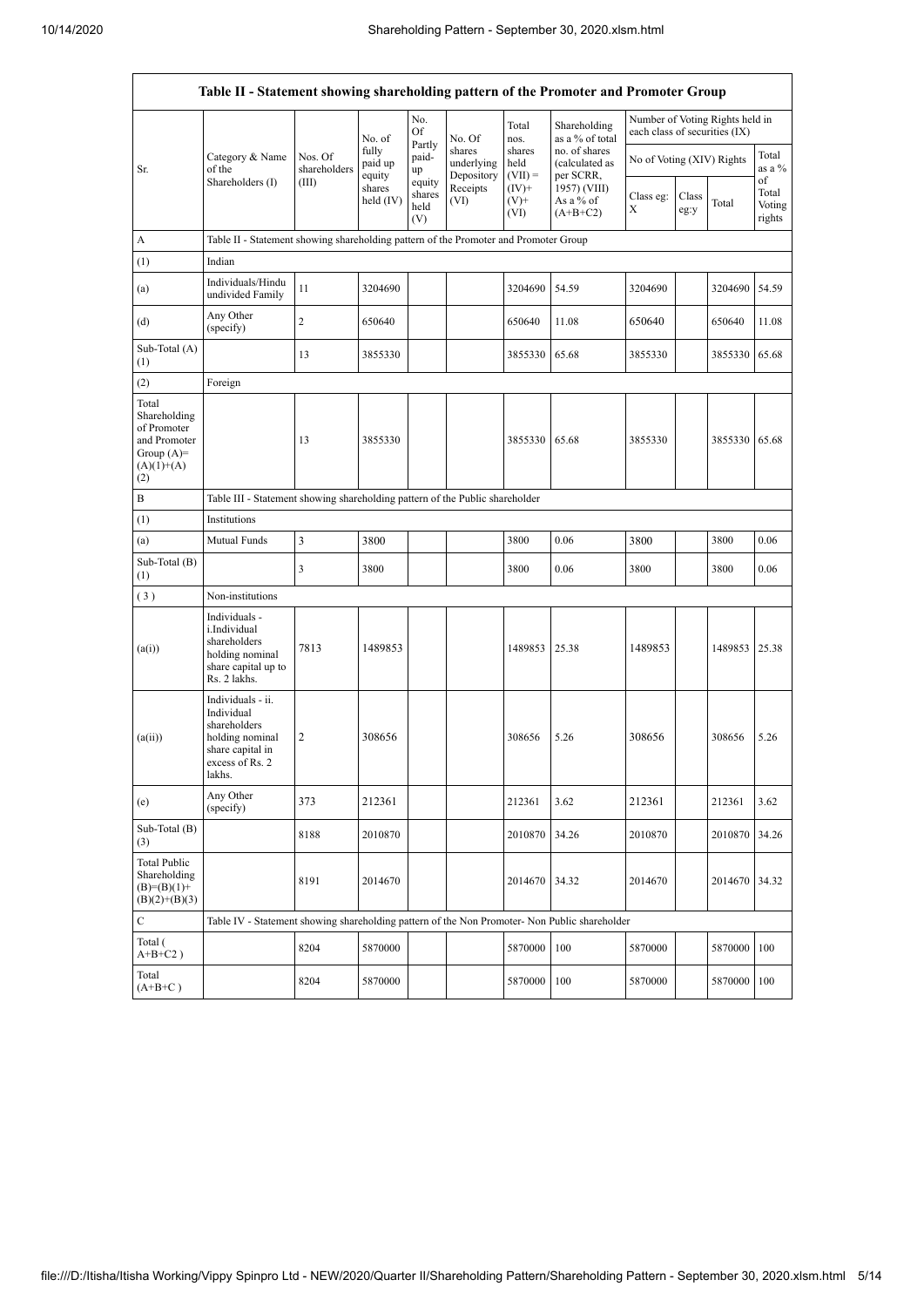| Table II - Statement showing shareholding pattern of the Promoter and Promoter Group    |                                                                                          |                                                                                                                                                                                              |                                                                                                                        |                                                                                               |                                                  |                                        |                                       |                                                                  |                            |  |  |  |
|-----------------------------------------------------------------------------------------|------------------------------------------------------------------------------------------|----------------------------------------------------------------------------------------------------------------------------------------------------------------------------------------------|------------------------------------------------------------------------------------------------------------------------|-----------------------------------------------------------------------------------------------|--------------------------------------------------|----------------------------------------|---------------------------------------|------------------------------------------------------------------|----------------------------|--|--|--|
|                                                                                         | No. Of<br><b>Shares</b><br>Underlying<br>Outstanding<br>convertible<br>securities<br>(X) | No. Of Shares<br>No. of<br>Underlying<br><b>Shares</b><br>Outstanding<br>Underlying<br>convertible<br>Outstanding<br>securities and<br>Warrants<br>No. Of<br>$(X_i)$<br>Warrants (Xi)<br>(a) |                                                                                                                        | Shareholding, as a %<br>assuming full<br>conversion of                                        |                                                  | Number of<br>Locked in<br>shares (XII) |                                       | Number of Shares<br>pledged or<br>otherwise<br>encumbered (XIII) | Number of<br>equity shares |  |  |  |
| Sr.                                                                                     |                                                                                          |                                                                                                                                                                                              | convertible securities (<br>as a percentage of<br>diluted share capital)<br>$(XI) = (VII)+(X) As a$<br>% of $(A+B+C2)$ | No.<br>(a)                                                                                    | As a<br>$%$ of<br>total<br>Shares<br>held<br>(b) | No.<br>(a)                             | As a % of total<br>Shares held<br>(b) | held in<br>dematerialized<br>form (XIV)                          |                            |  |  |  |
| A                                                                                       |                                                                                          | Table II - Statement showing shareholding pattern of the Promoter and Promoter Group                                                                                                         |                                                                                                                        |                                                                                               |                                                  |                                        |                                       |                                                                  |                            |  |  |  |
| (1)                                                                                     | Indian                                                                                   |                                                                                                                                                                                              |                                                                                                                        |                                                                                               |                                                  |                                        |                                       |                                                                  |                            |  |  |  |
| (a)                                                                                     |                                                                                          |                                                                                                                                                                                              |                                                                                                                        | 54.59                                                                                         |                                                  |                                        |                                       |                                                                  | 3204690                    |  |  |  |
| (d)                                                                                     |                                                                                          |                                                                                                                                                                                              |                                                                                                                        | 11.08                                                                                         |                                                  |                                        |                                       |                                                                  | 650640                     |  |  |  |
| Sub-Total (A)<br>(1)                                                                    |                                                                                          |                                                                                                                                                                                              |                                                                                                                        | 65.68                                                                                         |                                                  |                                        |                                       |                                                                  | 3855330                    |  |  |  |
| (2)                                                                                     | Foreign                                                                                  |                                                                                                                                                                                              |                                                                                                                        |                                                                                               |                                                  |                                        |                                       |                                                                  |                            |  |  |  |
| Total<br>Shareholding<br>of Promoter<br>and Promoter<br>Group $(A)=$<br>$(A)(1)+(A)(2)$ |                                                                                          |                                                                                                                                                                                              |                                                                                                                        | 65.68                                                                                         |                                                  |                                        |                                       |                                                                  | 3855330                    |  |  |  |
| $\, {\bf B}$                                                                            |                                                                                          | Table III - Statement showing shareholding pattern of the Public shareholder                                                                                                                 |                                                                                                                        |                                                                                               |                                                  |                                        |                                       |                                                                  |                            |  |  |  |
| (1)                                                                                     | Institutions                                                                             |                                                                                                                                                                                              |                                                                                                                        |                                                                                               |                                                  |                                        |                                       |                                                                  |                            |  |  |  |
| (a)                                                                                     |                                                                                          |                                                                                                                                                                                              |                                                                                                                        | 0.06                                                                                          |                                                  |                                        |                                       |                                                                  | $\boldsymbol{0}$           |  |  |  |
| Sub-Total (B)<br>(1)                                                                    |                                                                                          |                                                                                                                                                                                              |                                                                                                                        | 0.06                                                                                          |                                                  |                                        |                                       |                                                                  | $\boldsymbol{0}$           |  |  |  |
| (3)                                                                                     | Non-institutions                                                                         |                                                                                                                                                                                              |                                                                                                                        |                                                                                               |                                                  |                                        |                                       |                                                                  |                            |  |  |  |
| (a(i))                                                                                  |                                                                                          |                                                                                                                                                                                              |                                                                                                                        | 25.38                                                                                         |                                                  |                                        |                                       |                                                                  | 744033                     |  |  |  |
| (a(ii))                                                                                 |                                                                                          |                                                                                                                                                                                              |                                                                                                                        | 5.26                                                                                          |                                                  |                                        |                                       |                                                                  | 308656                     |  |  |  |
| (e)                                                                                     |                                                                                          |                                                                                                                                                                                              |                                                                                                                        | 3.62                                                                                          |                                                  |                                        |                                       |                                                                  | 36761                      |  |  |  |
| Sub-Total (B)<br>(3)                                                                    |                                                                                          |                                                                                                                                                                                              |                                                                                                                        | 34.26                                                                                         |                                                  |                                        |                                       |                                                                  | 1089450                    |  |  |  |
| <b>Total Public</b><br>Shareholding<br>$(B)=(B)(1)+$<br>$(B)(2)+(B)(3)$                 |                                                                                          |                                                                                                                                                                                              |                                                                                                                        | 34.32                                                                                         |                                                  |                                        |                                       |                                                                  | 1089450                    |  |  |  |
| $\mathbf C$                                                                             |                                                                                          |                                                                                                                                                                                              |                                                                                                                        | Table IV - Statement showing shareholding pattern of the Non Promoter- Non Public shareholder |                                                  |                                        |                                       |                                                                  |                            |  |  |  |
| Total (<br>$A+B+C2$ )                                                                   |                                                                                          |                                                                                                                                                                                              |                                                                                                                        | 100                                                                                           |                                                  |                                        |                                       |                                                                  | 4944780                    |  |  |  |
| Total<br>$(A+B+C)$                                                                      |                                                                                          |                                                                                                                                                                                              |                                                                                                                        | 100                                                                                           |                                                  |                                        |                                       |                                                                  | 4944780                    |  |  |  |
|                                                                                         | Textual<br>Disclosure of notes on shareholding pattern<br>Information(1)                 |                                                                                                                                                                                              |                                                                                                                        |                                                                                               |                                                  |                                        |                                       |                                                                  |                            |  |  |  |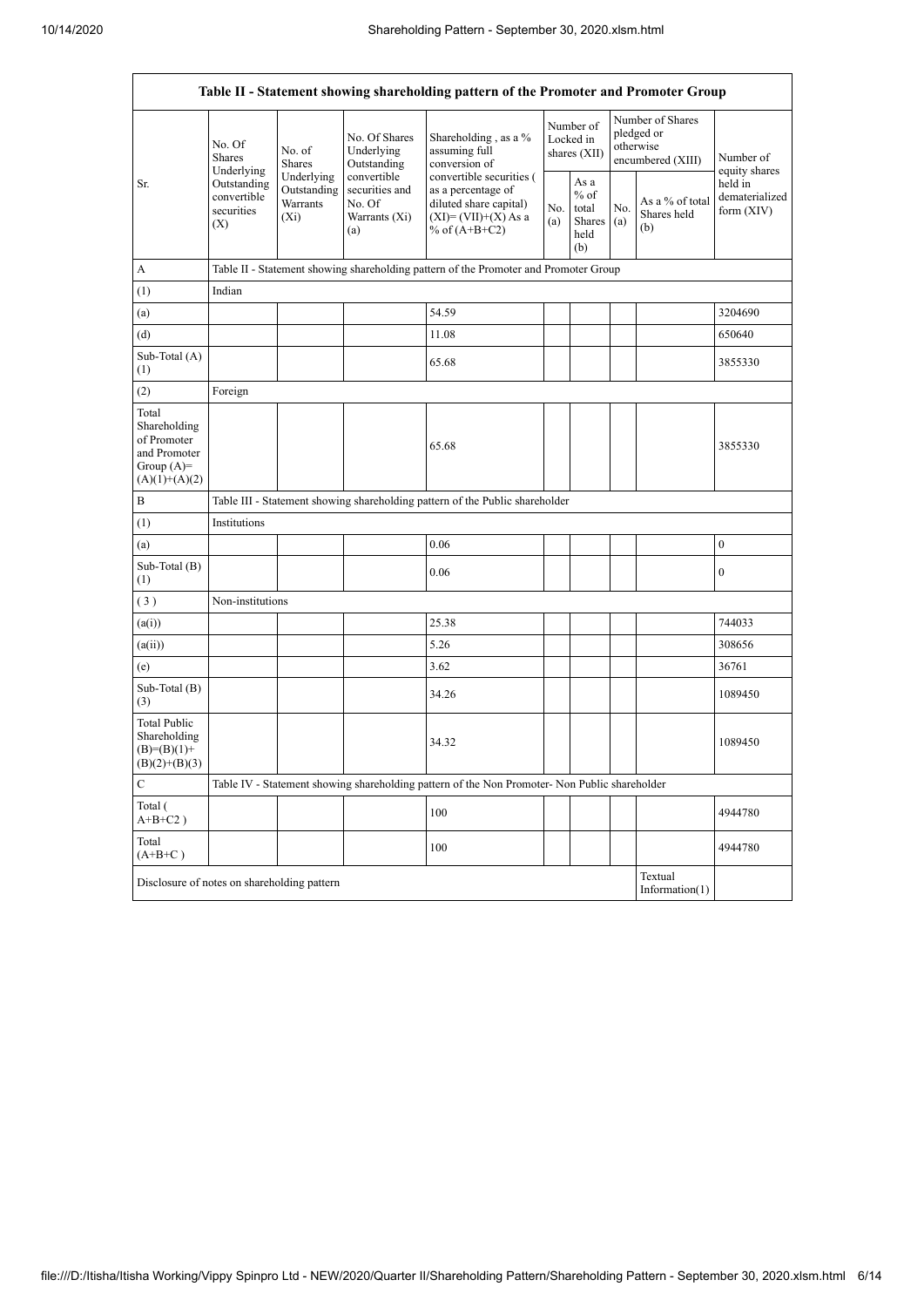| <b>Text Block</b>     |                                                                                                                                                                                                                                                                                                                      |  |  |  |  |  |
|-----------------------|----------------------------------------------------------------------------------------------------------------------------------------------------------------------------------------------------------------------------------------------------------------------------------------------------------------------|--|--|--|--|--|
| Textual Information() | Vippy Industries Limited, Member of promoter and promoter group bought 2263 and 725 number of<br>shares of Vippy Spinpro Limited on Septmeber 29, 2020 and September 30, 2020, respectively, which<br>will be setteled on $T + 2$ basis same has not been shown in shareholding pattern as on September 30,<br>2020. |  |  |  |  |  |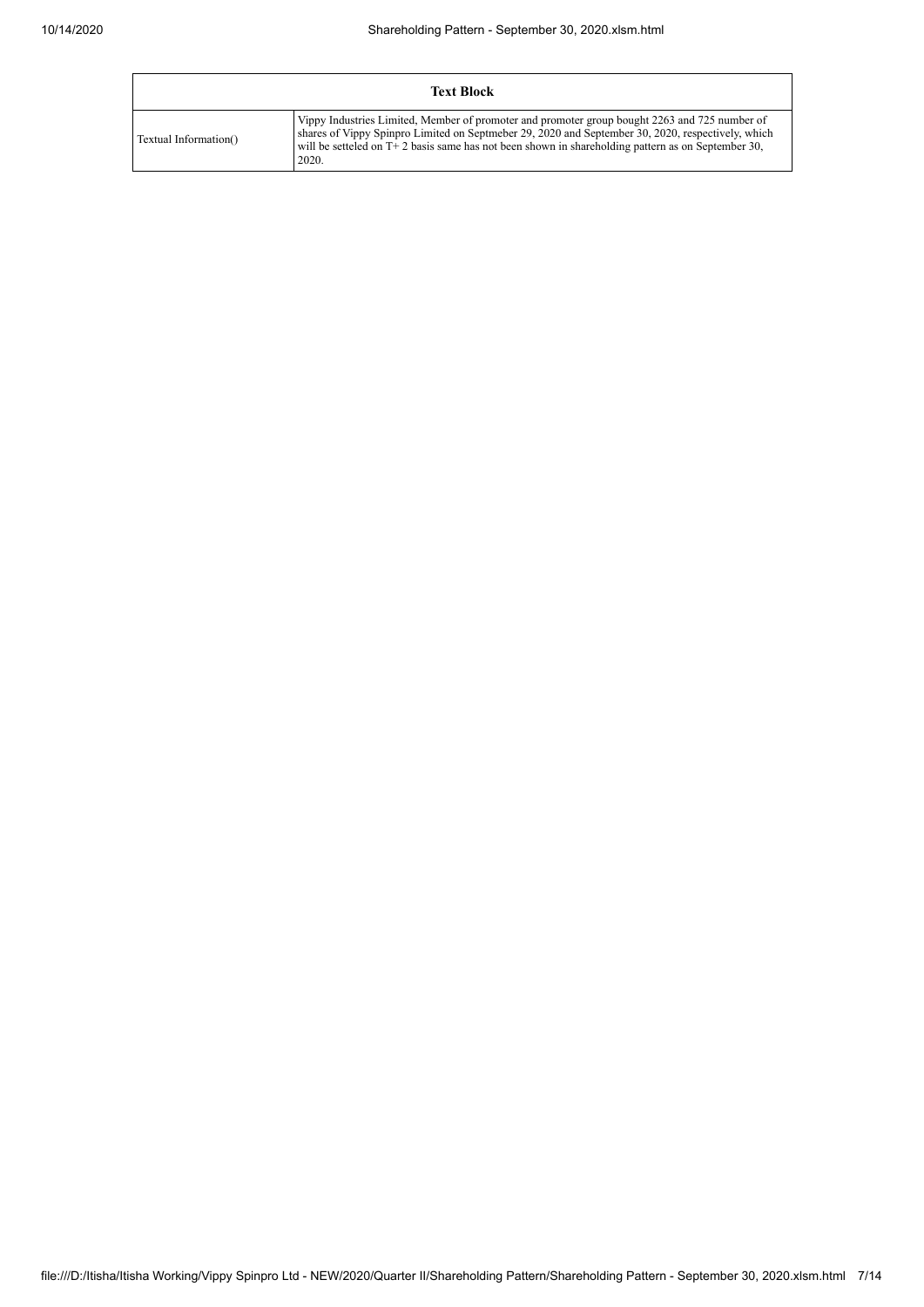| Individuals/Hindu undivided Family                                                                                                                                                               |                                                               |                               |                                |                               |                           |                             |                                                 |  |  |
|--------------------------------------------------------------------------------------------------------------------------------------------------------------------------------------------------|---------------------------------------------------------------|-------------------------------|--------------------------------|-------------------------------|---------------------------|-----------------------------|-------------------------------------------------|--|--|
| Searial No.                                                                                                                                                                                      | $\mathbf{1}$                                                  | $\overline{2}$                | $\mathfrak{Z}$                 | $\overline{4}$                | 5                         | 6                           | $\tau$                                          |  |  |
| Name of the<br>Shareholders<br>$\left( \mathrm{I}\right)$                                                                                                                                        | <b>USHA</b><br><b>MUTHA</b>                                   | <b>PIYUSH</b><br><b>MUTHA</b> | <b>PRANEET</b><br><b>MUTHA</b> | <b>SUNITA</b><br><b>MUTHA</b> | RAHUL<br><b>MUTHA HUF</b> | CHANDRAKALA<br><b>MUTHA</b> | VIMALCHAND<br><b>MANMAL</b><br><b>MUTHA HUF</b> |  |  |
| PAN $(II)$                                                                                                                                                                                       | ACAPM7695M                                                    | AJXPM8203B                    | AFTPM5681H                     | AJZPM4769Q                    | AAIHR3665Q                | ACAPM7693P                  | AADHV9211P                                      |  |  |
| No. of fully<br>paid up equity<br>shares held<br>(IV)                                                                                                                                            | 681768                                                        | 521750                        | 521050                         | 468400                        | 339142                    | 259550                      | 194250                                          |  |  |
| No. Of Partly<br>paid-up equity<br>shares held (V)                                                                                                                                               |                                                               |                               |                                |                               |                           |                             |                                                 |  |  |
| No. Of shares<br>underlying<br>Depository<br>Receipts (VI)                                                                                                                                       |                                                               |                               |                                |                               |                           |                             |                                                 |  |  |
| Total nos.<br>shares held<br>$(VII) = (IV) +$<br>$(V)$ + $(VI)$                                                                                                                                  | 681768                                                        | 521750                        | 521050                         | 468400                        | 339142                    | 259550                      | 194250                                          |  |  |
| Shareholding<br>as a % of total<br>no. of shares<br>(calculated as<br>per SCRR,<br>1957) (VIII)<br>As a % of<br>$(A+B+C2)$                                                                       | 11.61                                                         | 8.89                          | 8.88                           | 7.98                          | 5.78                      | 4.42                        | 3.31                                            |  |  |
|                                                                                                                                                                                                  | Number of Voting Rights held in each class of securities (IX) |                               |                                |                               |                           |                             |                                                 |  |  |
| Class eg: $X$                                                                                                                                                                                    | 681768                                                        | 521750                        | 521050                         | 468400                        | 339142                    | 259550                      | 194250                                          |  |  |
| Class eg:y                                                                                                                                                                                       |                                                               |                               |                                |                               |                           |                             |                                                 |  |  |
| Total                                                                                                                                                                                            | 681768                                                        | 521750                        | 521050                         | 468400                        | 339142                    | 259550                      | 194250                                          |  |  |
| Total as a % of<br><b>Total Voting</b><br>rights                                                                                                                                                 | 11.61                                                         | 8.89                          | 8.88                           | 7.98                          | 5.78                      | 4.42                        | 3.31                                            |  |  |
| No. Of Shares<br>Underlying<br>Outstanding<br>convertible<br>securities $(X)$                                                                                                                    |                                                               |                               |                                |                               |                           |                             |                                                 |  |  |
| No. of Shares<br>Underlying<br>Outstanding<br>Warrants (Xi)                                                                                                                                      |                                                               |                               |                                |                               |                           |                             |                                                 |  |  |
| No. Of Shares<br>Underlying<br>Outstanding<br>convertible<br>securities and<br>No. Of<br>Warrants (Xi)<br>(a)                                                                                    |                                                               |                               |                                |                               |                           |                             |                                                 |  |  |
| Shareholding,<br>as a %<br>assuming full<br>conversion of<br>convertible<br>securities (as a<br>percentage of<br>diluted share<br>capital) $(XI)=$<br>$(VII)+(Xi)(a)$<br>As a % of<br>$(A+B+C2)$ | 11.61                                                         | 8.89                          | 8.88                           | 7.98                          | 5.78                      | 4.42                        | 3.31                                            |  |  |
|                                                                                                                                                                                                  | Number of Locked in shares (XII)                              |                               |                                |                               |                           |                             |                                                 |  |  |
| No. (a)                                                                                                                                                                                          |                                                               |                               |                                |                               |                           |                             |                                                 |  |  |
| As a % of total<br>Shares held (b)                                                                                                                                                               |                                                               |                               |                                |                               |                           |                             |                                                 |  |  |
|                                                                                                                                                                                                  | Number of Shares pledged or otherwise encumbered (XIII)       |                               |                                |                               |                           |                             |                                                 |  |  |
| No. (a)                                                                                                                                                                                          |                                                               |                               |                                |                               |                           |                             |                                                 |  |  |
| As a % of total<br>Shares held (b)                                                                                                                                                               |                                                               |                               |                                |                               |                           |                             |                                                 |  |  |
| Number of<br>equity shares                                                                                                                                                                       | 681768                                                        | 521750                        | 521050                         | 468400                        | 339142                    | 259550                      | 194250                                          |  |  |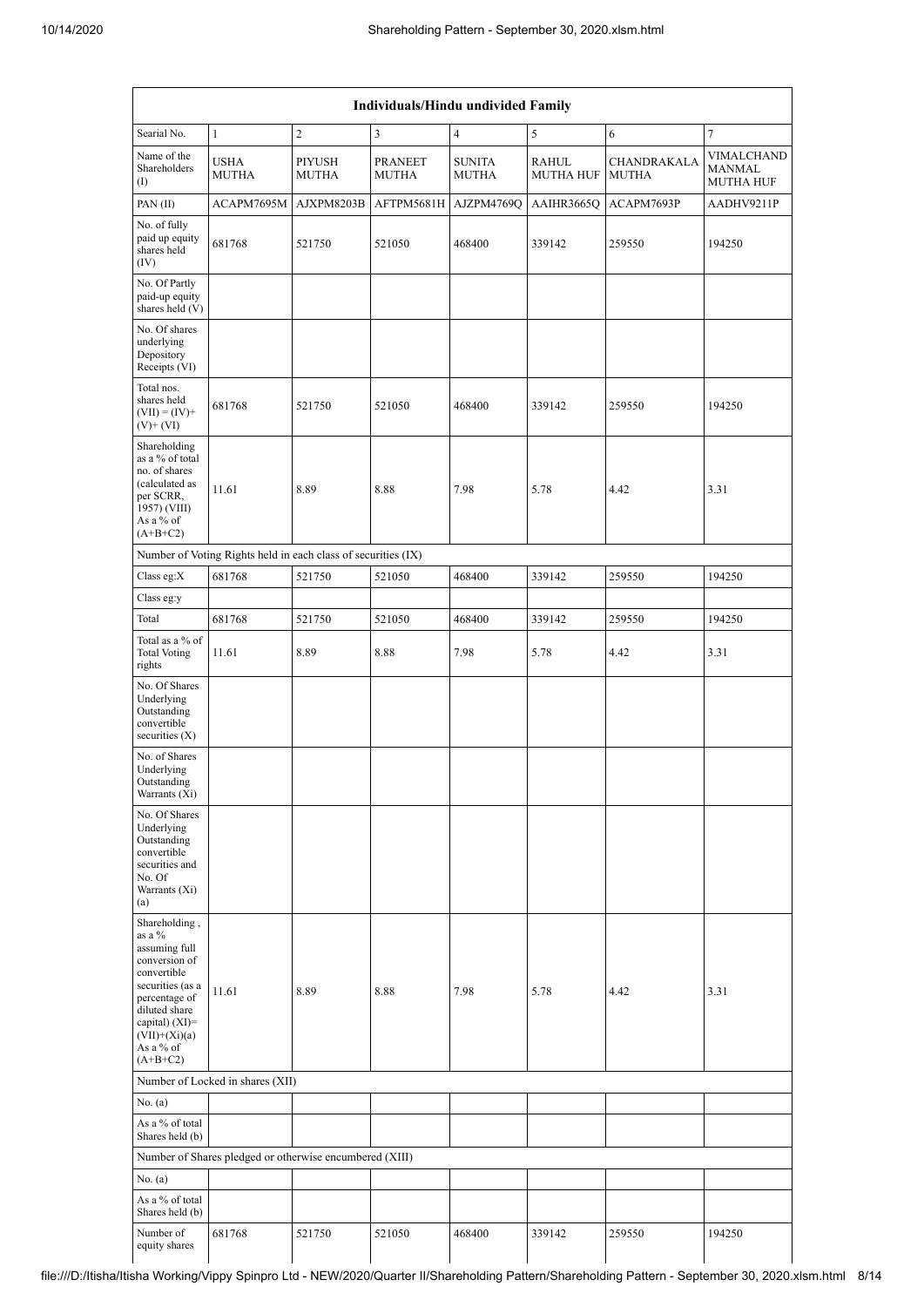| held in<br>dematerialized<br>form $(XIV)$ |          |          |          |          |          |          |          |
|-------------------------------------------|----------|----------|----------|----------|----------|----------|----------|
| Reason for not providing PAN              |          |          |          |          |          |          |          |
| Reason for not<br>providing PAN           |          |          |          |          |          |          |          |
| Shareholder<br>type                       | Promoter | Promoter | Promoter | Promoter | Promoter | Promoter | Promoter |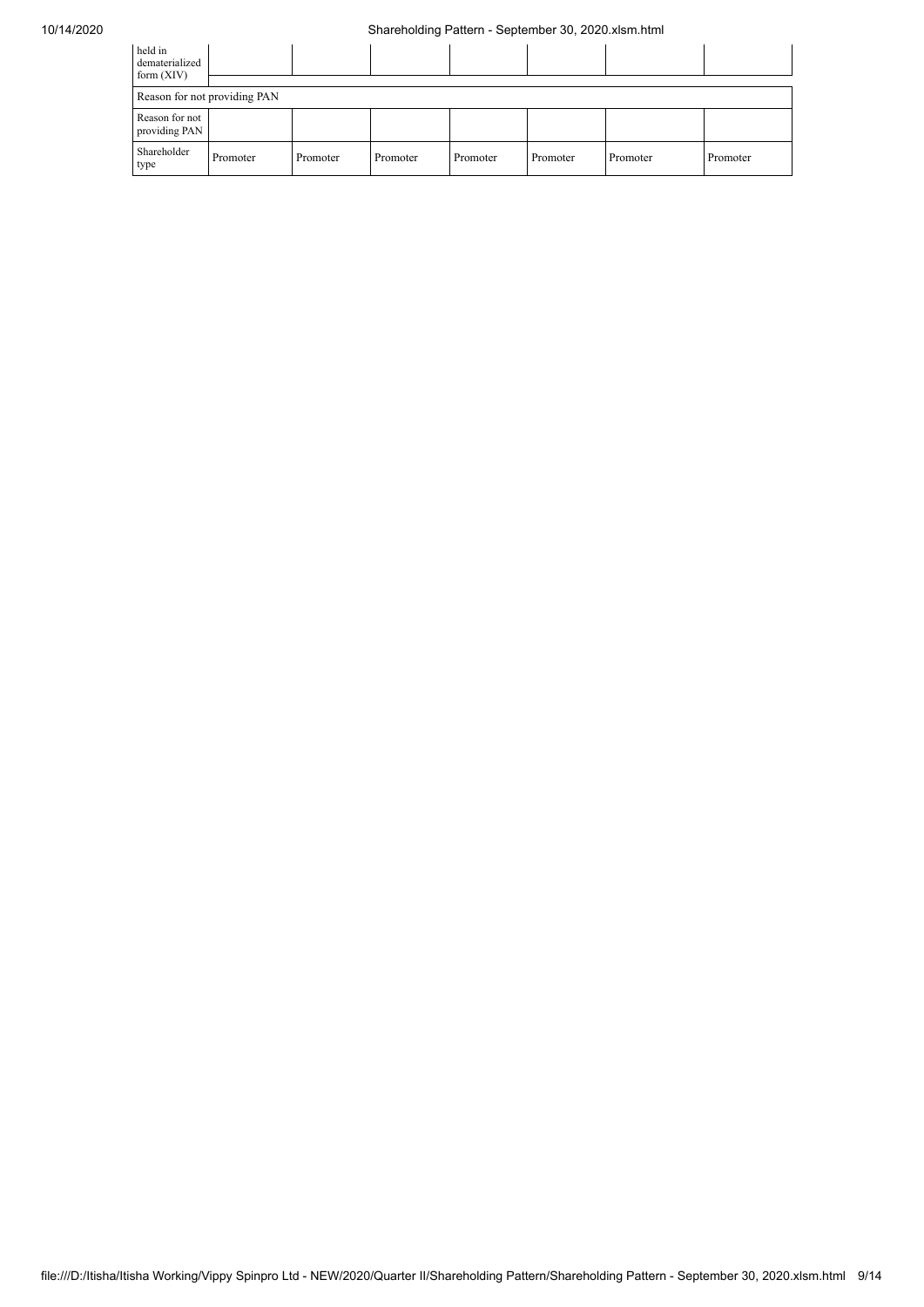|                                                                                                                                                                                             | <b>Individuals/Hindu undivided Family</b> |                                                               |               |             |                       |  |  |  |  |  |
|---------------------------------------------------------------------------------------------------------------------------------------------------------------------------------------------|-------------------------------------------|---------------------------------------------------------------|---------------|-------------|-----------------------|--|--|--|--|--|
| Searial No.                                                                                                                                                                                 | 8                                         | 9                                                             | 10            | 11          |                       |  |  |  |  |  |
| Name of the<br>Shareholders (I)                                                                                                                                                             | PRITI MUTHA                               | PIYUSH MUTHA HUF                                              | SRISHTI MUTHA | PARTH MUTHA | Click here to go back |  |  |  |  |  |
| PAN $(II)$                                                                                                                                                                                  | ADUPM8813A                                | AAHHP3472L                                                    | ETQPM9616F    | CTPPM0414C  | Total                 |  |  |  |  |  |
| No. of fully paid<br>up equity shares<br>held $(IV)$                                                                                                                                        | 106896                                    | 104491                                                        | 4393          | 3000        | 3204690               |  |  |  |  |  |
| No. Of Partly paid-<br>up equity shares<br>held $(V)$                                                                                                                                       |                                           |                                                               |               |             |                       |  |  |  |  |  |
| No. Of shares<br>underlying<br>Depository<br>Receipts (VI)                                                                                                                                  |                                           |                                                               |               |             |                       |  |  |  |  |  |
| Total nos. shares<br>held $(VII) = (IV) +$<br>$(V)$ + $(VI)$                                                                                                                                | 106896                                    | 104491                                                        | 4393          | 3000        | 3204690               |  |  |  |  |  |
| Shareholding as a<br>$%$ of total no. of<br>shares (calculated<br>as per SCRR,<br>1957) (VIII) As a<br>% of $(A+B+C2)$                                                                      | 1.82                                      | 1.78                                                          | 0.07          | 0.05        | 54.59                 |  |  |  |  |  |
|                                                                                                                                                                                             |                                           | Number of Voting Rights held in each class of securities (IX) |               |             |                       |  |  |  |  |  |
| Class eg: $X$                                                                                                                                                                               | 106896                                    | 104491                                                        | 4393          | 3000        | 3204690               |  |  |  |  |  |
| Class eg:y                                                                                                                                                                                  |                                           |                                                               |               |             |                       |  |  |  |  |  |
| Total                                                                                                                                                                                       | 106896                                    | 104491                                                        | 4393          | 3000        | 3204690               |  |  |  |  |  |
| Total as a % of<br>Total Voting rights                                                                                                                                                      | 1.82                                      | 1.78                                                          | 0.07          | 0.05        | 54.59                 |  |  |  |  |  |
| No. Of Shares<br>Underlying<br>Outstanding<br>convertible<br>securities $(X)$                                                                                                               |                                           |                                                               |               |             |                       |  |  |  |  |  |
| No. of Shares<br>Underlying<br>Outstanding<br>Warrants (Xi)                                                                                                                                 |                                           |                                                               |               |             |                       |  |  |  |  |  |
| No. Of Shares<br>Underlying<br>Outstanding<br>convertible<br>securities and No.<br>Of Warrants (Xi)<br>(a)                                                                                  |                                           |                                                               |               |             |                       |  |  |  |  |  |
| Shareholding, as a<br>% assuming full<br>conversion of<br>convertible<br>securities (as a<br>percentage of<br>diluted share<br>capital) $(XI)$ =<br>$(VII)+(Xi)(a) As a$<br>% of $(A+B+C2)$ | 1.82                                      | 1.78                                                          | 0.07          | 0.05        | 54.59                 |  |  |  |  |  |
| Number of Locked in shares (XII)                                                                                                                                                            |                                           |                                                               |               |             |                       |  |  |  |  |  |
| No. (a)                                                                                                                                                                                     |                                           |                                                               |               |             |                       |  |  |  |  |  |
| As a % of total<br>Shares held (b)                                                                                                                                                          |                                           |                                                               |               |             |                       |  |  |  |  |  |
|                                                                                                                                                                                             |                                           | Number of Shares pledged or otherwise encumbered (XIII)       |               |             |                       |  |  |  |  |  |
| No. (a)<br>As a % of total<br>Shares held (b)                                                                                                                                               |                                           |                                                               |               |             |                       |  |  |  |  |  |
| Number of equity<br>shares held in<br>dematerialized<br>form $(XIV)$                                                                                                                        | 106896                                    | 104491                                                        | 4393          | 3000        | 3204690               |  |  |  |  |  |
| Reason for not providing PAN                                                                                                                                                                |                                           |                                                               |               |             |                       |  |  |  |  |  |
| Reason for not<br>providing PAN                                                                                                                                                             |                                           |                                                               |               |             |                       |  |  |  |  |  |
| Shareholder type                                                                                                                                                                            | Promoter                                  | Promoter                                                      | Promoter      | Promoter    |                       |  |  |  |  |  |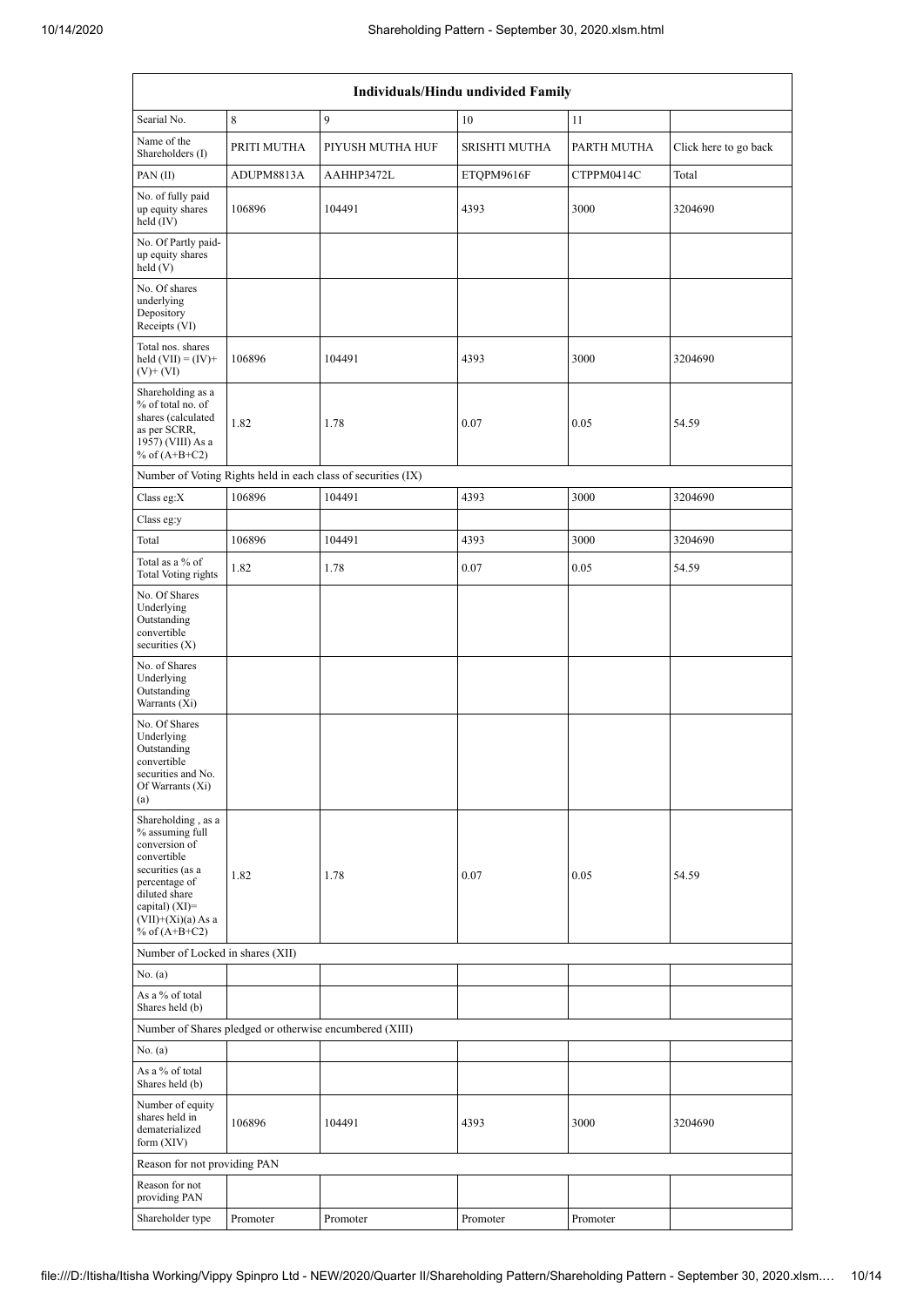| Any Other (specify)                                                                                                                                                                    |                                                               |                         |                       |  |  |  |  |  |  |
|----------------------------------------------------------------------------------------------------------------------------------------------------------------------------------------|---------------------------------------------------------------|-------------------------|-----------------------|--|--|--|--|--|--|
| Searial No.                                                                                                                                                                            | $\mathbf{1}$                                                  | $\overline{c}$          |                       |  |  |  |  |  |  |
| Category                                                                                                                                                                               | <b>Bodies Corporate</b>                                       | <b>Bodies Corporate</b> | Click here to go back |  |  |  |  |  |  |
| Name of the<br>Shareholders (I)                                                                                                                                                        | VIPPY INDUSTRIES LTD.                                         | SUNGEM IMPEX PVT. LTD.  |                       |  |  |  |  |  |  |
| PAN(II)                                                                                                                                                                                | AABCV1297N                                                    | AAACS5895E              | Total                 |  |  |  |  |  |  |
| No. of the<br>Shareholders (I)                                                                                                                                                         | $\mathbf{1}$                                                  | 1                       | 2                     |  |  |  |  |  |  |
| No. of fully paid<br>up equity shares<br>held (IV)                                                                                                                                     | 548578                                                        | 102062                  | 650640                |  |  |  |  |  |  |
| No. Of Partly paid-<br>up equity shares<br>held(V)                                                                                                                                     |                                                               |                         |                       |  |  |  |  |  |  |
| No. Of shares<br>underlying<br>Depository<br>Receipts (VI)                                                                                                                             |                                                               |                         |                       |  |  |  |  |  |  |
| Total nos. shares<br>held $(VII) = (IV) +$<br>$(V)$ + $(VI)$                                                                                                                           | 548578                                                        | 102062                  | 650640                |  |  |  |  |  |  |
| Shareholding as a<br>% of total no. of<br>shares (calculated<br>as per SCRR,<br>1957) (VIII) As a<br>% of $(A+B+C2)$                                                                   | 9.35                                                          | 1.74                    | 11.08                 |  |  |  |  |  |  |
|                                                                                                                                                                                        | Number of Voting Rights held in each class of securities (IX) |                         |                       |  |  |  |  |  |  |
| Class eg: X                                                                                                                                                                            | 548578                                                        | 102062                  | 650640                |  |  |  |  |  |  |
| Class eg:y                                                                                                                                                                             |                                                               |                         |                       |  |  |  |  |  |  |
| Total                                                                                                                                                                                  | 548578                                                        | 102062                  | 650640                |  |  |  |  |  |  |
| Total as a % of<br>Total Voting rights                                                                                                                                                 | 9.35                                                          | 1.74                    | 11.08                 |  |  |  |  |  |  |
| No. Of Shares<br>Underlying<br>Outstanding<br>convertible<br>securities $(X)$                                                                                                          |                                                               |                         |                       |  |  |  |  |  |  |
| No. of Shares<br>Underlying<br>Outstanding<br>Warrants (Xi)                                                                                                                            |                                                               |                         |                       |  |  |  |  |  |  |
| No. Of Shares<br>Underlying<br>Outstanding<br>convertible<br>securities and No.<br>Of Warrants (Xi)<br>(a)                                                                             |                                                               |                         |                       |  |  |  |  |  |  |
| Shareholding, as a<br>% assuming full<br>conversion of<br>convertible<br>securities (as a<br>percentage of<br>diluted share<br>capital) $(XI)=$<br>$(VII)+(X)$ As a %<br>of $(A+B+C2)$ | 9.35                                                          | 1.74                    | 11.08                 |  |  |  |  |  |  |
| Number of Locked in shares (XII)                                                                                                                                                       |                                                               |                         |                       |  |  |  |  |  |  |
| No. (a)                                                                                                                                                                                |                                                               |                         |                       |  |  |  |  |  |  |
| As a % of total<br>Shares held (b)                                                                                                                                                     |                                                               |                         |                       |  |  |  |  |  |  |
|                                                                                                                                                                                        | Number of Shares pledged or otherwise encumbered (XIII)       |                         |                       |  |  |  |  |  |  |
| No. (a)                                                                                                                                                                                |                                                               |                         |                       |  |  |  |  |  |  |
| As a % of total<br>Shares held (b)                                                                                                                                                     |                                                               |                         |                       |  |  |  |  |  |  |
| Number of equity<br>shares held in<br>dematerialized<br>form $(XIV)$                                                                                                                   | 548578                                                        | 102062                  | 650640                |  |  |  |  |  |  |
| Reason for not providing PAN                                                                                                                                                           |                                                               |                         |                       |  |  |  |  |  |  |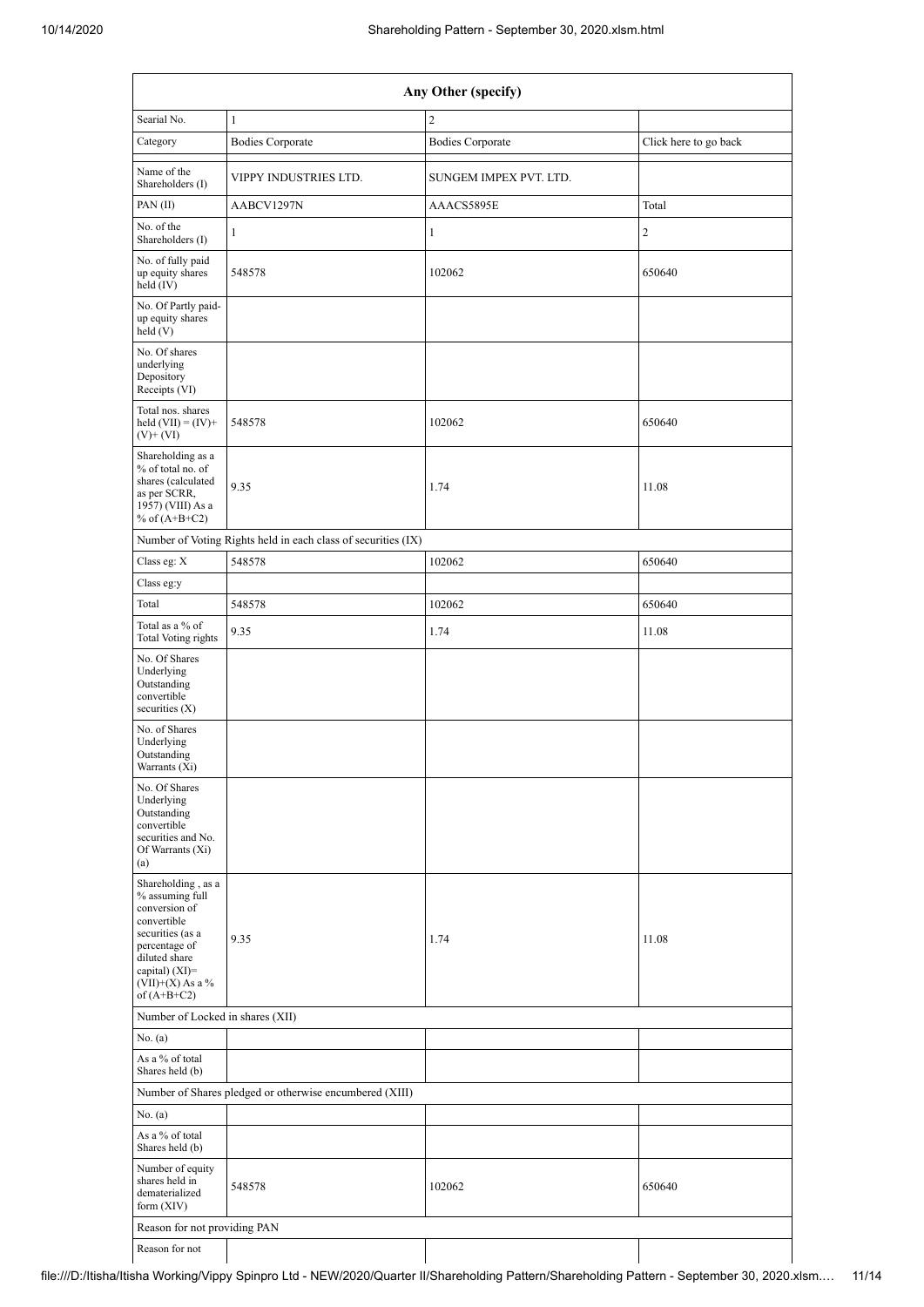| providing PAN           |          |          |  |
|-------------------------|----------|----------|--|
| Shareholder type<br>. . | Promoter | Promoter |  |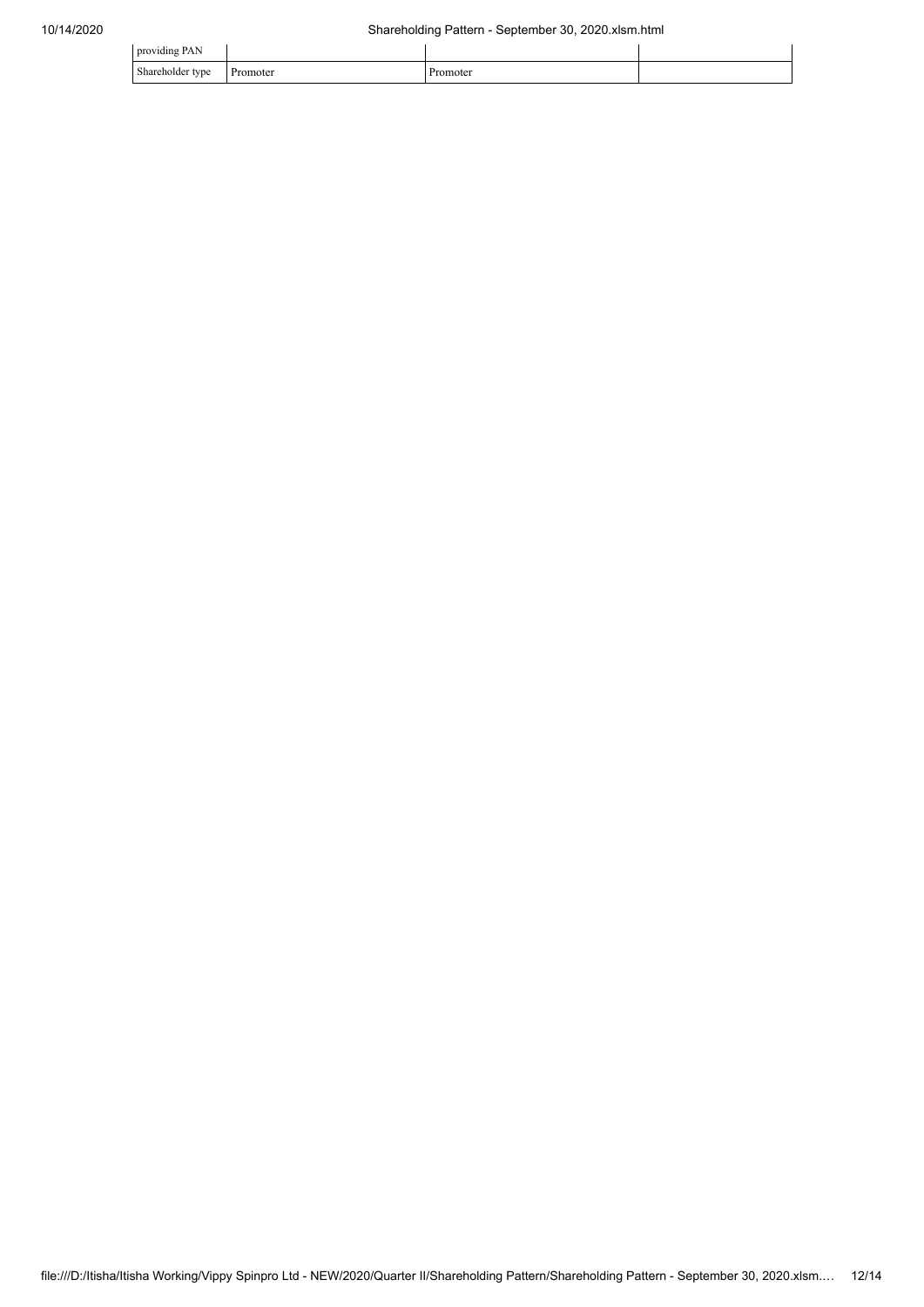| Any Other (specify)                                                                                                                                                                    |                                                               |                           |                         |                       |  |  |  |  |  |  |
|----------------------------------------------------------------------------------------------------------------------------------------------------------------------------------------|---------------------------------------------------------------|---------------------------|-------------------------|-----------------------|--|--|--|--|--|--|
| Searial No.                                                                                                                                                                            | $\mathbf{1}$                                                  | $\overline{2}$            | $\overline{3}$          |                       |  |  |  |  |  |  |
| Category                                                                                                                                                                               | <b>Bodies Corporate</b>                                       | Non-Resident Indian (NRI) | <b>Clearing Members</b> |                       |  |  |  |  |  |  |
| Category / More<br>than 1 percentage                                                                                                                                                   | Category                                                      | Category                  | Category                |                       |  |  |  |  |  |  |
| Name of the<br>Shareholders (I)                                                                                                                                                        |                                                               |                           |                         | Click here to go back |  |  |  |  |  |  |
| PAN $(II)$                                                                                                                                                                             |                                                               |                           |                         | Total                 |  |  |  |  |  |  |
| No. of the<br>Shareholders (I)                                                                                                                                                         | 26                                                            | 342                       | 5                       | 373                   |  |  |  |  |  |  |
| No. of fully paid<br>up equity shares<br>held (IV)                                                                                                                                     | 16895                                                         | 192581                    | 2885                    | 212361                |  |  |  |  |  |  |
| No. Of Partly paid-<br>up equity shares<br>held(V)                                                                                                                                     |                                                               |                           |                         |                       |  |  |  |  |  |  |
| No. Of shares<br>underlying<br>Depository<br>Receipts (VI)                                                                                                                             |                                                               |                           |                         |                       |  |  |  |  |  |  |
| Total nos. shares<br>held $(VII) = (IV) +$<br>$(V)$ + $(VI)$                                                                                                                           | 16895                                                         | 192581                    | 2885                    | 212361                |  |  |  |  |  |  |
| Shareholding as a<br>% of total no. of<br>shares (calculated<br>as per SCRR,<br>1957) (VIII) As a<br>% of $(A+B+C2)$                                                                   | 0.29                                                          | 3.28                      | 0.05                    | 3.62                  |  |  |  |  |  |  |
|                                                                                                                                                                                        | Number of Voting Rights held in each class of securities (IX) |                           |                         |                       |  |  |  |  |  |  |
| Class eg: X                                                                                                                                                                            | 16895                                                         | 192581                    | 2885                    | 212361                |  |  |  |  |  |  |
| Class eg:y                                                                                                                                                                             |                                                               |                           |                         |                       |  |  |  |  |  |  |
| Total                                                                                                                                                                                  | 16895                                                         | 192581                    | 2885                    | 212361                |  |  |  |  |  |  |
| Total as a % of<br>Total Voting rights                                                                                                                                                 | 0.29                                                          | 3.28                      | 0.05                    | 3.62                  |  |  |  |  |  |  |
| No. Of Shares<br>Underlying<br>Outstanding<br>convertible<br>securities $(X)$                                                                                                          |                                                               |                           |                         |                       |  |  |  |  |  |  |
| No. of Shares<br>Underlying<br>Outstanding<br>Warrants (Xi)                                                                                                                            |                                                               |                           |                         |                       |  |  |  |  |  |  |
| No. Of Shares<br>Underlying<br>Outstanding<br>convertible<br>securities and No.<br>Of Warrants (Xi)<br>(a)                                                                             |                                                               |                           |                         |                       |  |  |  |  |  |  |
| Shareholding, as a<br>% assuming full<br>conversion of<br>convertible<br>securities (as a<br>percentage of<br>diluted share<br>capital) $(XI)=$<br>$(VII)+(X)$ As a %<br>of $(A+B+C2)$ | 0.29                                                          | 3.28                      | 0.05                    | 3.62                  |  |  |  |  |  |  |
| Number of Locked in shares (XII)                                                                                                                                                       |                                                               |                           |                         |                       |  |  |  |  |  |  |
| No. (a)                                                                                                                                                                                |                                                               |                           |                         |                       |  |  |  |  |  |  |
| As a % of total<br>Shares held (b)                                                                                                                                                     |                                                               |                           |                         |                       |  |  |  |  |  |  |
| Number of equity<br>shares held in<br>dematerialized<br>form $(XIV)$                                                                                                                   | 5295                                                          | 28581                     | 2885                    | 36761                 |  |  |  |  |  |  |
| Reason for not providing PAN                                                                                                                                                           |                                                               |                           |                         |                       |  |  |  |  |  |  |
| Reason for not<br>providing PAN                                                                                                                                                        |                                                               |                           |                         |                       |  |  |  |  |  |  |